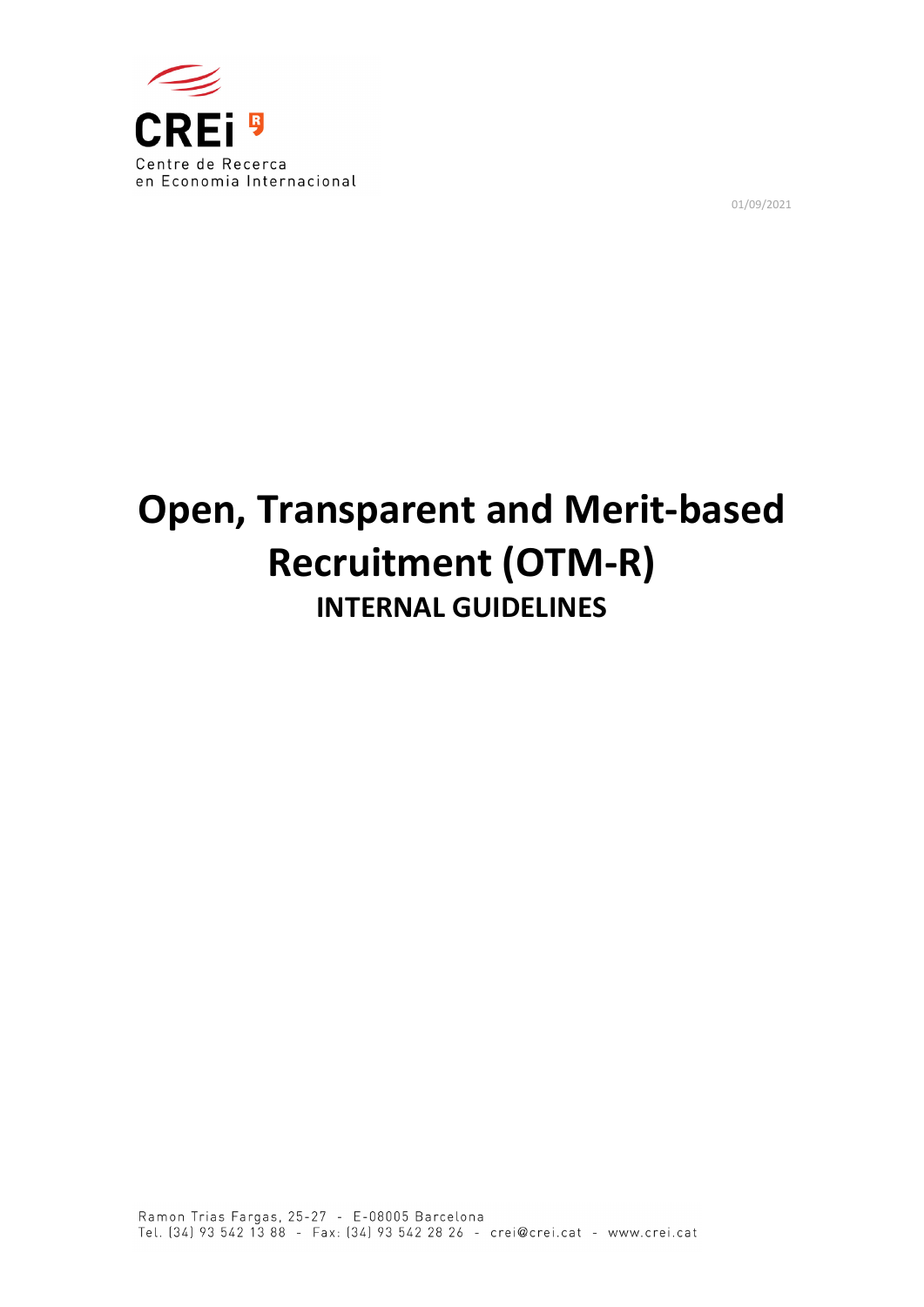

**CREI's Open, Transparent and Merit‐based Recruitment (OTM‐R) Policy** represents the cornerstone of the "European Charter for Researchers" and the "Code of Conduct for the Recruitment of Researchers". OTM‐R ensures that the best person for the job is recruited, guarantees equal opportunities and access for all, promotes the development of an international portfolio (cooperation, competition, mobility) and makes research careers more attractive.

**CREI's Open, Transparent and Merit‐based Recruitment (OTM‐R) Policy** includes all phases of the recruitment process, from the job advertising/application phase through to the appointment phase.

## **1. Advertising and application phase**

CREI's recruitment procedure for Junior Researchers involves several stages each year, starting with the authorisation from the Governing Board to recruit Junior Researchers during the next job market season. Once the new positions have been approved, CREI's Director appoints the members of the Recruitment Committee and its Chairperson. Usually, CREI's Recruitment Committee is formed by all CREI researchers and a Chairperson, specifically appointed for each recruitment campaign from among all CREI Senior Researchers.

a) Advertising the post

In autumn, an advertisement is published via the specialised channels, EconJobMarket and Job Openings for Economists, as well as on the CREI website.

The advertisement contains the following information:

- ‐ Vacant position.
- ‐ Fields of interest.
- ‐ Contract conditions: Junior Researchers are offered tenure‐track positions subject to an assessment after six years. Terms of appointment are flexible and competitive. CREI researchers have no teaching obligations but are encouraged to participate in UPF and Barcelona School of Economics academic programmes. English is the working language at CREI.
- ‐ Seeking to promote a balanced gender representation among its staff, CREI encourages women to apply.
- ‐ Deadline for submitting the job application.
- Selection procedure: selected candidates are interviewed at the European Economic Association (EEA) Job Market, which normally takes place in mid‐ December. The interviews may take place in person at the meeting venue selected for this purpose by the EEA, or online via video-conferencing software.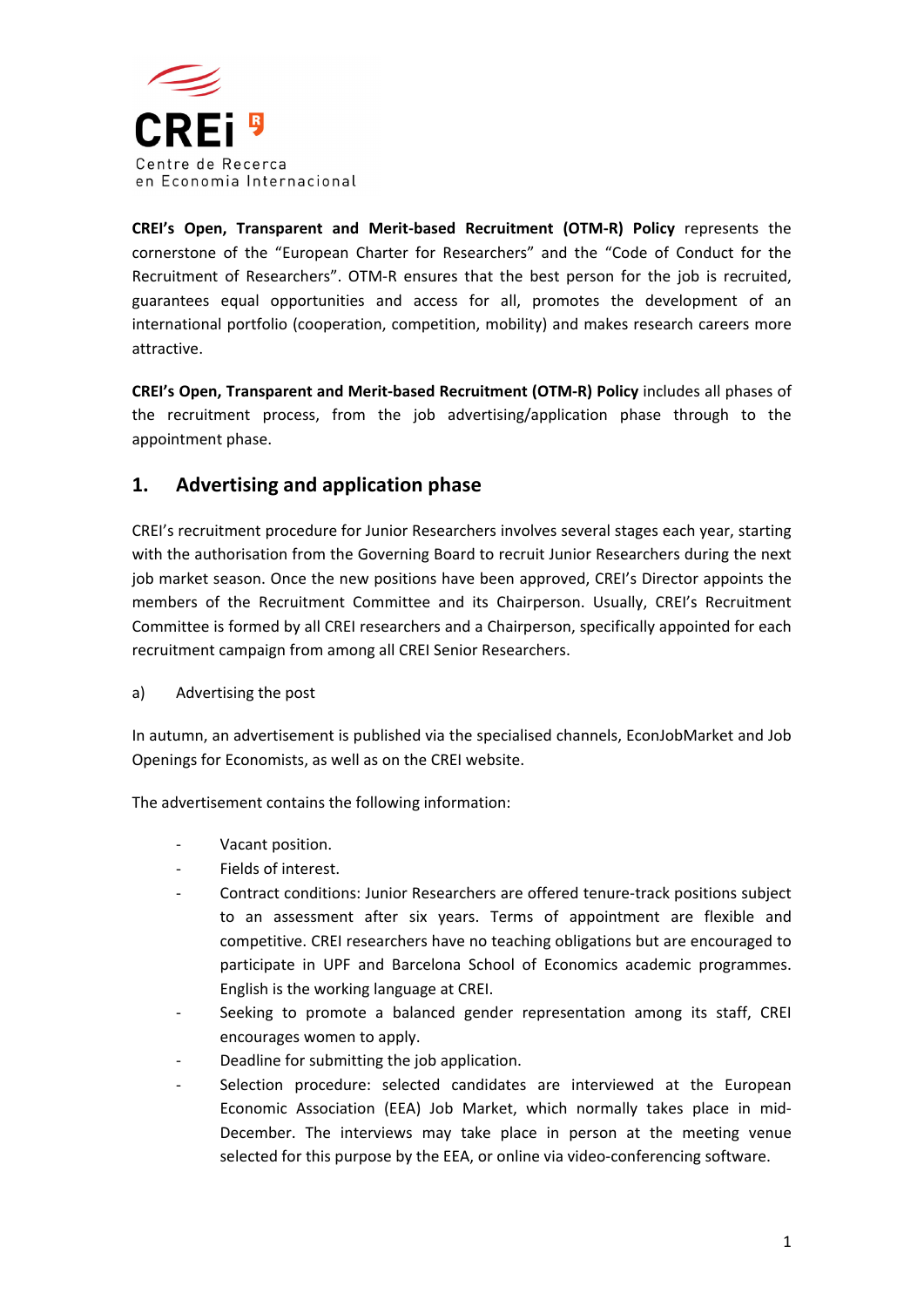

#### b) Keeping the administrative burden to a minimum

In order to minimise the administrative burden of the process, applications are submitted via the website https://econjobmarket.org, where candidates apply using the e-recruitment software application "Headhunter" (from Editorial Express).

In accordance with the standards applied in international economic research centres such as ours, the following documentation must be submitted in order to complete the application:

- ‐ CV
- ‐ Recent research paper (commonly known as Job Market Paper)
- Three reference letters, which shall be directly uploaded to the application website by the referees.

All documentation must be submitted online via the website indicated in the job advertisement.

c) Acknowledging receipt and providing additional information

When the candidate submits their application via the website https://econjobmarket.org they receive an automatic confirmation that all documentation has been received.

As described in the following sections, all candidates who have passed the screening phase and have therefore been contacted and interviewed in the framework of the EEA Job Market receive an email inviting them to a Recruitment Seminar at CREI or, failing that, an email informing them that their application has been unsuccessful.

### **2. Assessment and selection phase**

a) Setting up selection committees

As mentioned above, the Director of CREI appoints the chairperson for the Recruitment Committee, who will be responsible for leading and coordinating the entire recruitment process. All CREI researchers are members of the Recruitment Committee.

#### b) Screening and interviewing

Once all applications have been received, the Selection Committee meets to review them and decide on the candidates to be interviewed during the EEA Job Market.

Since the duration of the EEA Job Market is limited (normally about 4 days), a list of about 25 candidates to be interviewed is drawn up.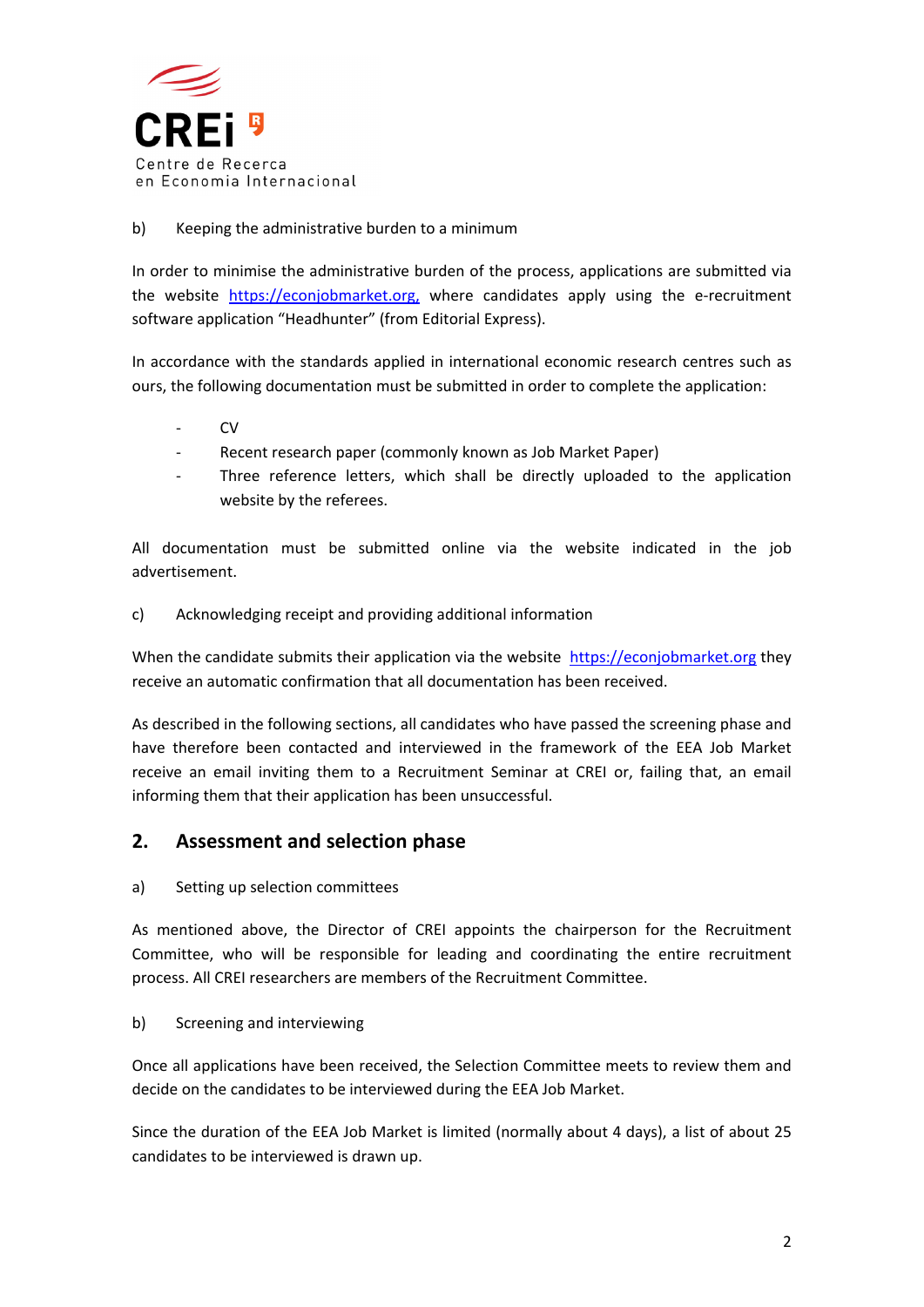

The criteria considered in deciding which candidates to interview are those required for CREI Junior Researchers, most of which relate to Recognised Researchers (R2), according to the European classification<sup>1</sup>:

- The candidate has demonstrated a systematic understanding of a field of study and mastery of research associated with that field.
- ‐ The candidate demonstrates critical analysis, evaluation and synthesis of new and complex ideas.
- The candidate has demonstrated the ability to conceive, design, implement and adapt a substantial programme of research with integrity.
- The candidate has made a contribution through original research that extends the frontier of knowledge by developing a substantial body of work, innovation or application.
- The candidate's research merits international refereed publication.
- The candidate's research shall foster and/or create synergies among CREI members.
- The candidate can communicate with their peers and explain the outcome of their research (and value thereof) to the research community.
- The candidate can communicate with the wider community, and with society in general, about their areas of expertise.
- In the near future, the candidate can mentor First Stage Researchers, helping them to be more effective and successful in their R&D career.

## **3. Appointment phase**

Once all the pre‐selected candidates have been interviewed, the Recruitment Committee meets to share the results of the interviews. The candidates are assessed on the basis of the established parameters, mentioned above, and a list is drawn up of the candidates who shall continue in the process and are invited to attend a Recruitment Seminar at CREI (often jointly organised with the Department of Economics and Business at UPF). Candidates who do not make it to this stage of the selection process are duly informed by the Recruitment Chair.

Given the high level of competition in the job market in the field of economics (all international research centres carry out their selection processes in a similar way to CREI and on the same dates), an order of priority is established to arrange the Recruitment Seminars. All the Recruitment Seminars are announced on the CREI website, so all candidates who are at this stage of the selection process can see who the other candidates are, when their Recruitment Seminar will take place and what research paper they will present.

 <sup>1</sup> https://euraxess.ec.europa.eu/europe/career‐development/training‐researchers/research‐profiles‐ descriptors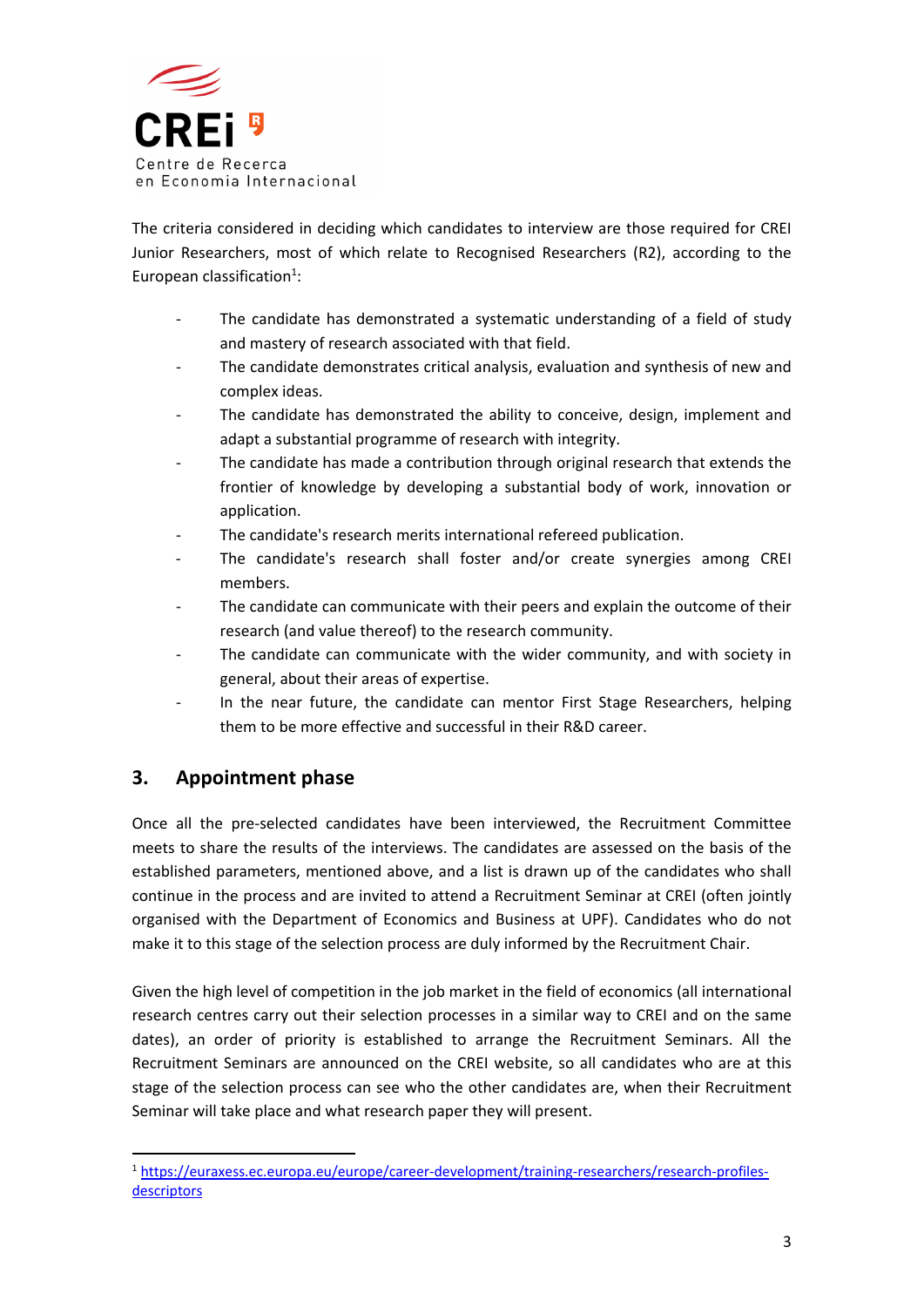

On the day of the Recruitment Seminar the candidate, apart from presenting their most recent research at the CREI Seminar, is interviewed by several CREI researchers, depending on their field of research, as well as invited to a working lunch and dinner where job interviews are also held. The seminar and interviews are used to obtain more information about the candidates, which can be analysed in depth by the Recruitment Committee.

After each Recruitment Seminar, CREI researchers who have participated in the Recruitment Seminar, have conducted some of the interviews, or have participated in the working lunch or dinner, send the Recruitment Chair their comments on the candidate, taking into account the aforementioned variables to be considered.

Periodically at least once a month, and more frequently as competitive conditions may require, the Recruitment Committee meets to discuss the assessments of the candidates who have taken part in Recruitment Seminars up to that time. The aim of this meeting is to aggregate the assessments made by all the members of the committee and reach a consensus in order to decide whether to make an offer to one of the candidates assessed to date. CREI's Director sends a letter to the selected candidates establishing the terms of CREI's offer (salary, midterm review, promotion after 6 years, triennial complement based on the researcher's activity, research funds, etc.).

Given the high level of competition in the job market in the field of economics, it is standard for the different research centres to make offers to candidates as they decide that they fit the profile they are looking for, without having assessed all the applications.

Thus, Recruitment Seminars and regular meetings of the Recruitment Committee are held and possible offers are made until the whole process is completed.

a) Feedback

In the event of a job offer not being accepted by the candidate, CREI contacts the candidate to find out which offer they have selected.

Meanwhile, the Recruitment Chair gives individual and personalised feedback to all candidates who have reached the interview stage in the EEA Job Market.

b) Complaint mechanism

All candidates have the right to make complaints or suggestions about the CREI selection process at any time. To do so, they can simply send an email to the dedicated address: crei.recruitment@crei.cat.